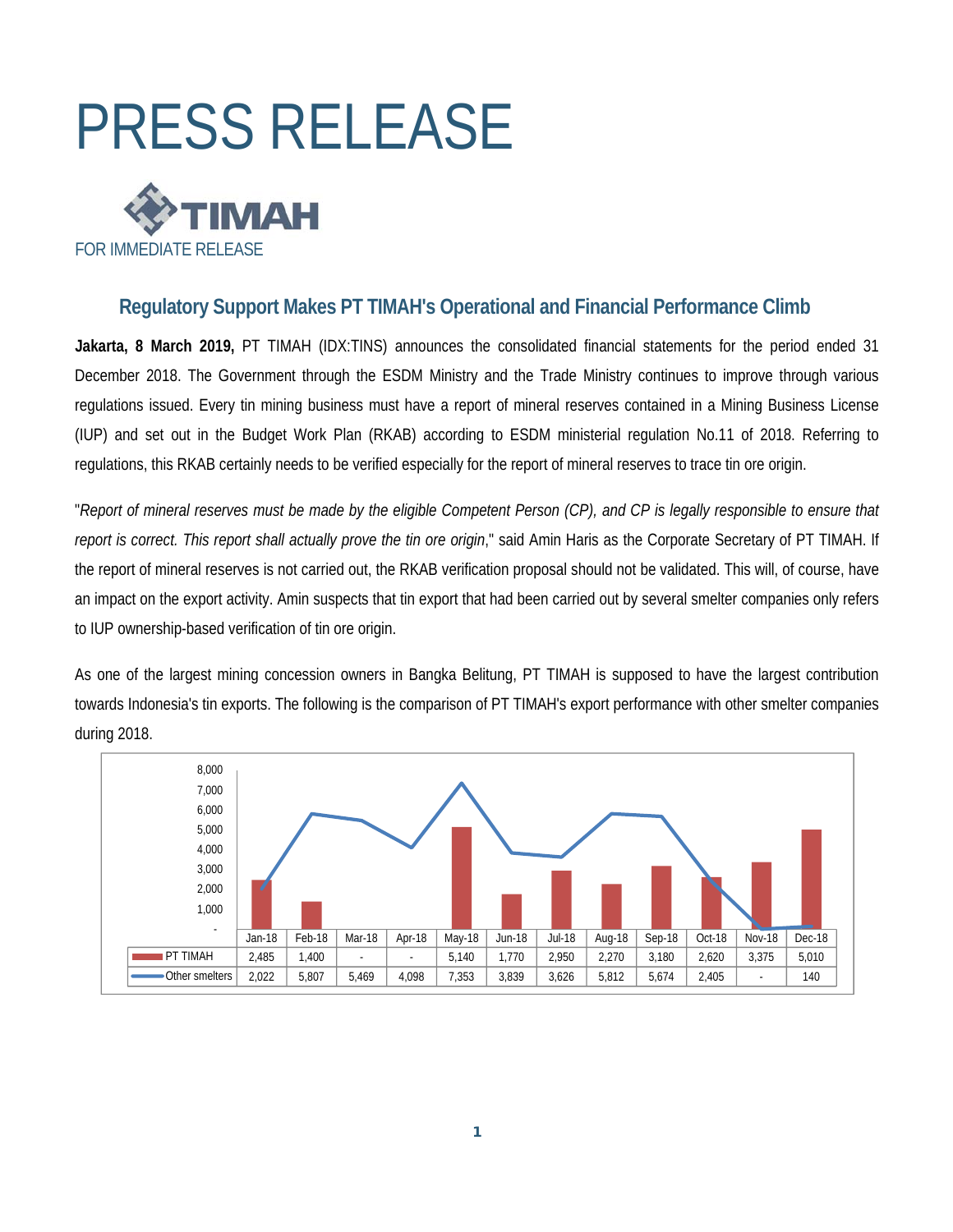In October 2018 ICDX stopped the tin export of smelter companies verified by PT Surveyor Indonesia, because it did not meet export requirements. As a member of the ICDX exchange, PT TIMAH was not affected by the temporary suspension of trade because the commodity products traded had fulfilled the requirements issued by the surveyor of PT Sucofindo.

Furthermore, the Corporate Secretary of PT TIMAH said, "*Management is optimistic that future performance of the Company in 2019 will continue to increase along with the improved tin governance in Indonesia, especially with regulatory support from the Government regarding illegal mining and reserve balance reporting obligations verified by Competent Persons certified from Association of Indonesian Geologists (IAGI) and the Indonesian Mining Experts Association (Perhapi)".*

# **Highlight of the Company's Operating Performance:**

- Production of tin ore in 2018 was 44,514 tons or increased by 42.77% compared to the same period in the previous year of 31,178 tons. From the mentioned tin ore above, 49.90% came from offshore and the remaining 50.10% came from onshore
- The Company has a significant brand influence in the international tin industry, among its products listed in the London Metal Exchange (LME) are Banka and Kundur. Refined tin production in 2018 was recorded 33,444 Mton, increased by 10.56% compared to the same period in 2017 of 30,249 Mton
- In line with the above conditions, till December 2018 refined tin sales were recorded 33,818 Mton, increased by 13.05% compared to 2017 of 29,914 Mton

# **Highlight of the Company's Financial Performance:**

- The Company's operating revenues were recorded at Rp11,050 billion, increased by 19.88%, with the contribution of tin metal and tin solder is still in the first place 91.88%, followed by the next position of downstream products (tin chemical) 3.87% and hospital 2.19% . Other businesses beyond tin industry are still attractive to develop, for example nickel which has begun contributing, then eventually the source of income will be more diversified in the coming years
- As of 2018 there was increase in Cost of Revenue by 21.85% to Rp9,372 billion. However, the decline of fuel price by end of the year was a fresh breeze which would have positive impact towards profitability of the Company
- Compared to the position as of 2017, the value of the Company's assets increased by 27.30% to Rp15.12 trillion, the Company's liability increased by 47.83% to Rp8.60 trillion, and the value of the Company's equity increased by 7.60% to Rp6.52 trillion
- The Company's capital expenditure as of 2018 amounted to Rp1,185 billion, consists of 23.65% for machinery and installations, then 14.33% for exploration, mining and production equipment, and the remainder in the form of land, buildings, transportation equipment , office and housing equipment, and construction in progress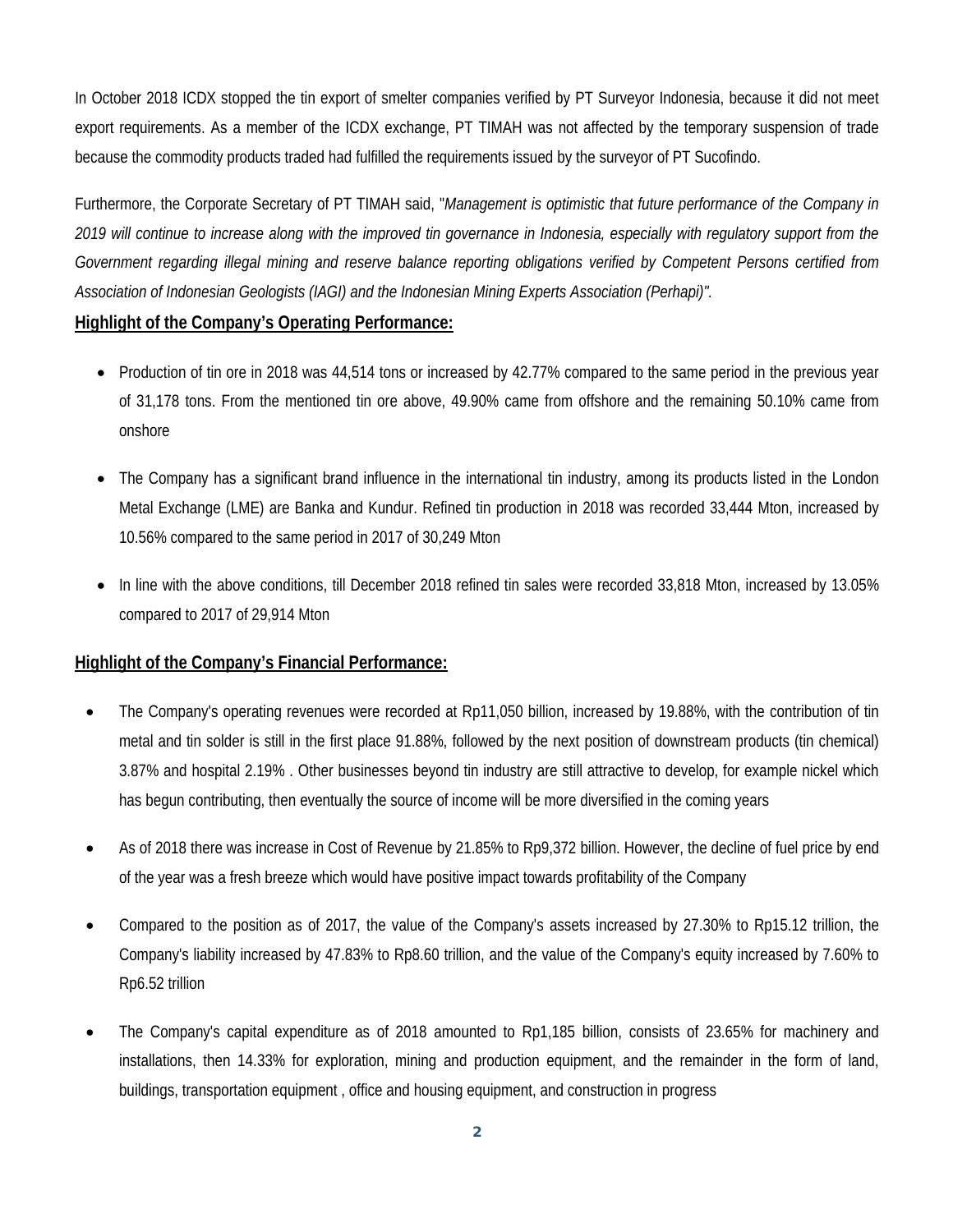| PT TIMAH Tbk and Subsidiaries<br>For the Year Ended of |        |             |      |  |  |  |
|--------------------------------------------------------|--------|-------------|------|--|--|--|
|                                                        | 2018   | 2017        | $\%$ |  |  |  |
|                                                        | a      | $\mathbf b$ | a:b  |  |  |  |
| Production of tin-in-concentrate                       |        |             |      |  |  |  |
| Onshore                                                | 22,300 | 13,272      | 168% |  |  |  |
| Offshore                                               | 22,213 | 17,906      | 124% |  |  |  |
| Total                                                  | 44,514 | 31,178      | 143% |  |  |  |
| Production of refined tin - Mton                       | 33,444 | 30,249      | 111% |  |  |  |
| <b>Sales</b>                                           |        |             |      |  |  |  |
| Sales of refined tin - Mton                            | 33,818 | 29,914      | 113% |  |  |  |
| Inventory                                              |        |             |      |  |  |  |
| - Tin ore - ton                                        | 6,026  | 870         | 693% |  |  |  |
| - Slag - ton                                           | 13,076 | 10,241      | 128% |  |  |  |
| - Refined tin - Mton                                   | 2,587  | 2,791       | 93%  |  |  |  |
| - Tin Solder - Mton                                    |        |             | 0%   |  |  |  |
| Parameter of performance                               |        |             |      |  |  |  |
| End of period exchange rate - Rp / US\$                | 14,481 | 13,548      | 107% |  |  |  |
| Average exchange rate - Rp / US\$                      | 14,354 | 13,401      | 107% |  |  |  |
| Average selling price - US\$/Mton                      | 20,205 | 20,429      | 99%  |  |  |  |
| Cost of refined tin production - US\$/Mton             | 15,249 | 16,653      | 92%  |  |  |  |
| Cost of delivered refined tin - US\$/Mton Timah        | 18,160 | 18,845      | 96%  |  |  |  |
| Cost of delivered refined tin (cash) - US\$/Mton       | 16,986 | 17,558      | 97%  |  |  |  |
| Margin per ton - US\$                                  | 2,045  | 1,584       | 129% |  |  |  |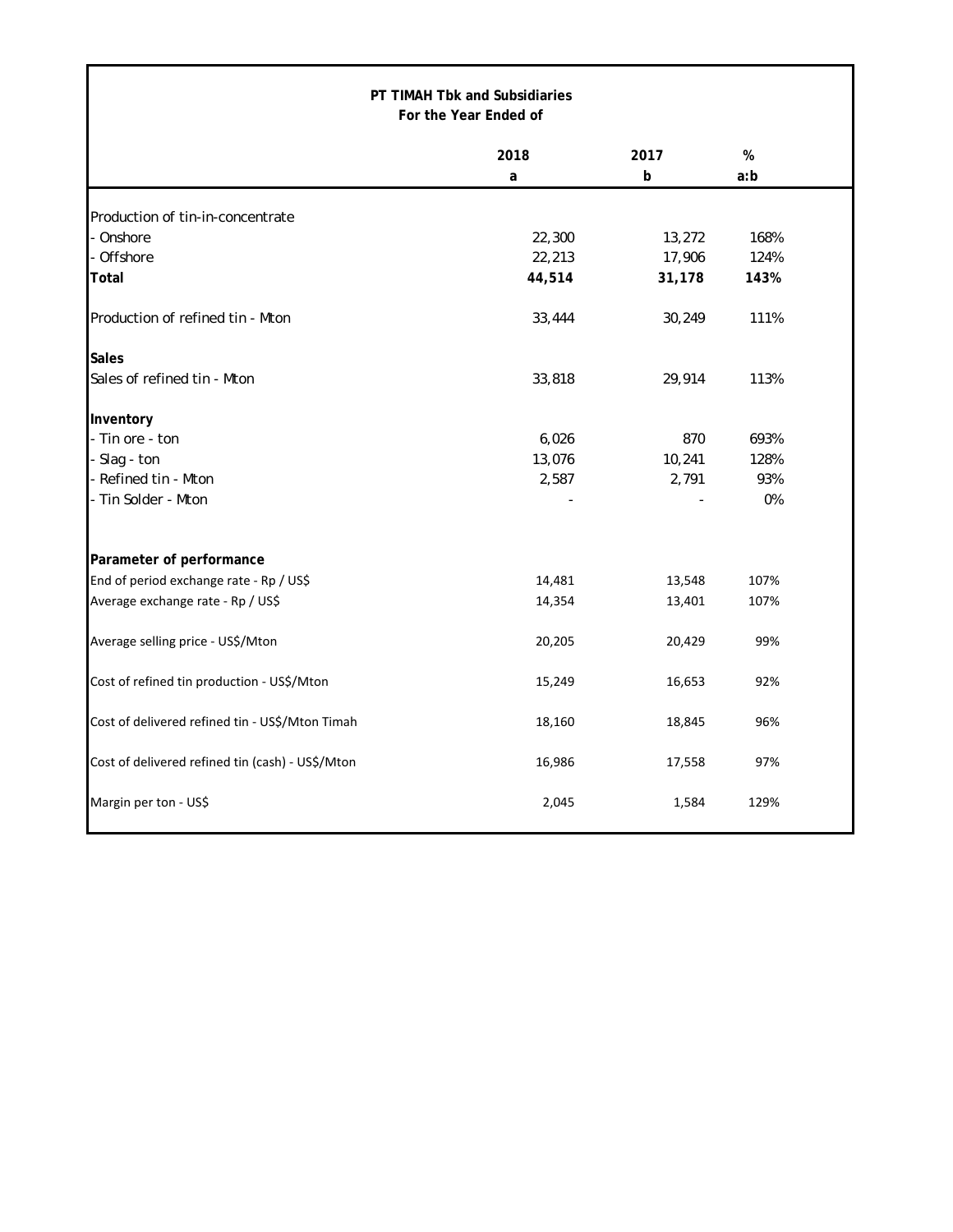

# **Dukungan Regulasi Membuat Kinerja Operasional dan Finansial PT TIMAH Melesat**

**Jakarta, 8 Maret 2019,** PT TIMAH (IDX:TINS) mengumumkan laporan keuangan konsolidasian untuk periode yang berakhir 31 Desember 2018. Pemerintah melalui Kementerian ESDM dan Kementerian Perdagangan terus berbenah melalui berbagai regulasi yang dikeluarkan. Setiap pelaku usaha pertambangan timah harus memiliki laporan cadangan mineral yang terkandung dalam Izin Usaha Pertambangan (IUP) dan dituangkan dalam Rencana Kerja Anggaran Belanja (RKAB) sesuai peraturan menteri ESDM No.11 tahun 2018. Mengacu pada regulasi, RKAB ini tentunya dilakukan verifikasi terutama terkait laporan cadangan untuk membuktikan asal usul barang.

"*Cadangan harus dibuat oleh Competent Person (CP), dan CP bertanggung jawab secara hukum bahwa laporan yang dibuatnya adalah benar. Laporan cadangan inilah yang sebetulnya membuktikan asal usul barang*," demikian Amin Haris selaku Sekretaris Perusahaan PT TIMAH menjelaskan. Jika proses laporan cadangan mineral tersebut tidak dilakukan, seharusnya pengajuan verifikasi RKAB tidak bisa disahkan. Ini akan berdampak pada aktivitas ekspor tersebut. Amin menduga, ekspor yang selama ini dilakukan beberapa perusahaan smelter hanya mengacu pada verifikasi asal usul barang berdasarkan kepemilikan IUP saja.

Sebagai salah satu pemilik lahan konsesi tambang terbesar di Bangka Belitung, seharusnya PT TIMAH memiliki prosentase kontribusi paling besar terhadap ekspor timah Indonesia. Berikut adalah komparasi ekspor PT TIMAH dengan perusahaan smelter lainnya selama tahun 2018.

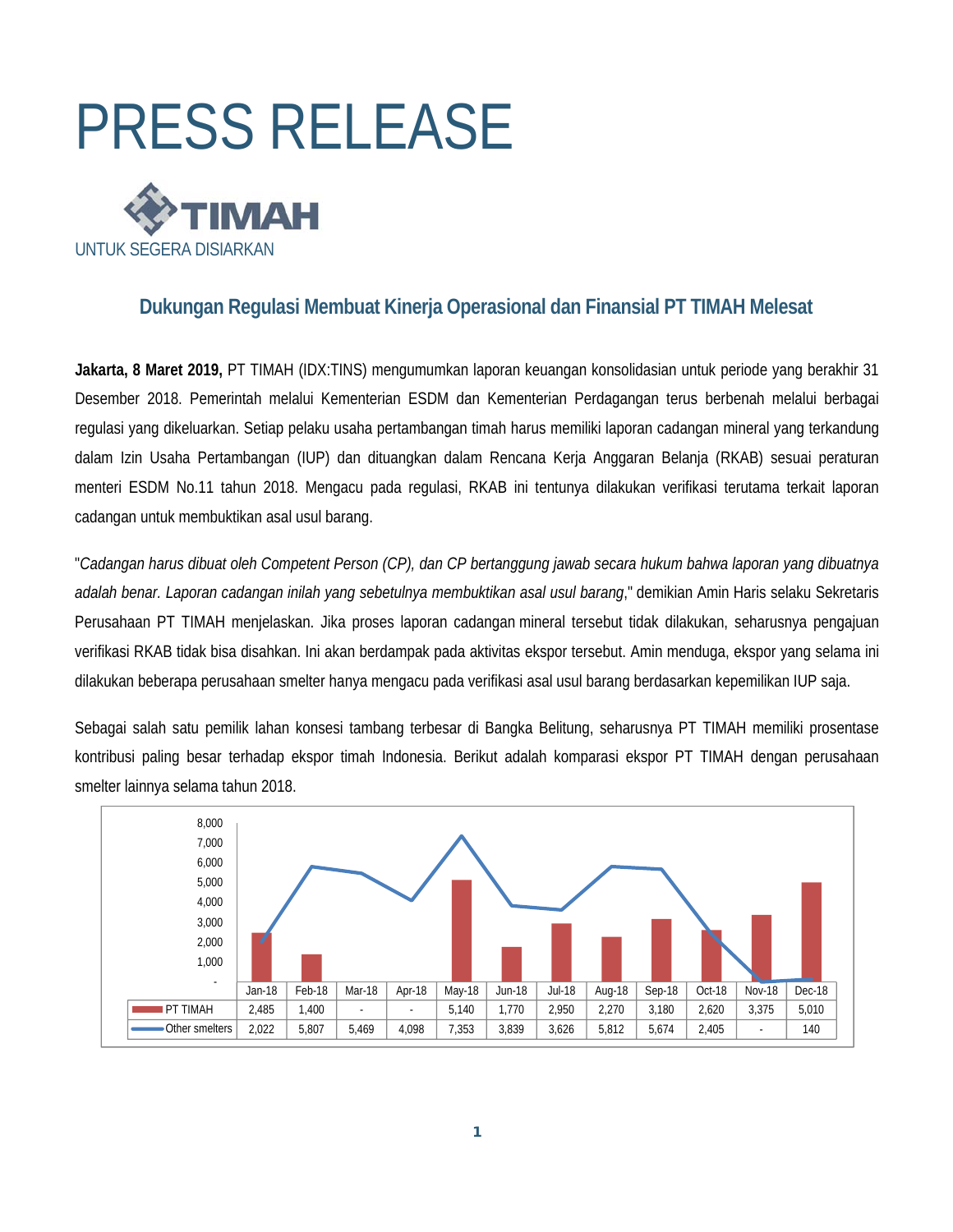Pada Oktober 2018 ICDX menghentikan ekspor timah perusahaan smelter yang diverifikasi PT Surveyor Indonesia, karena tidak memenuhi syarat ekspor. Sebagai anggota bursa ICDX, PT TIMAH tidak terpengaruh oleh penghentian sementara perdagangan karena produk yang diperdagangkan sudah memenuhi syarat yang dikeluarkan oleh surveyor PT Sucofindo.

Selanjutnya Sekretaris Perusahaan PT TIMAH berujar, "*Manajemen optimis bahwa kinerja Perseroan pada tahun 2019 akan terus meningkat seiring dengan membaiknya tata kelola pertimahan di Indonesia, terutama dengan dukungan regulasi dari Pemerintah terkait penertiban penambangan illegal dan kewajiban pelaporan neraca cadangan yang diverifikasi Competent Person yang bersertifikasi dari Ikatan Ahli Geologi Indonesia (IAGI) dan Perhimpunan Ahli Pertambangan Indonesia (Perhapi)* ".

# **Ringkasan kinerja operasi Perseroan:**

- Produksi bijih timah pada tahun 2018 sebesar 44.514 ton atau naik 42,77% dibandingkan periode yang sama tahun sebelumnya 31.178 ton. Dari perolehan bijih timah tersebut, 49,90% diantaranya berasal dari laut (*offshore*) dan sisanya sebesar 50,10% berasal dari darat (*onshore*)
- Perseroan memiliki *brand influence* yang besar di industri timah internasional, diantara produknya yang terdaftar di *London Metal Exchange* (LME) yaitu Banka dan Kundur. Produksi logam timah sampai dengan akhir 2018 tercatat 33.444 Mton atau naik 10,56% dibandingkan periode yang sama tahun 2017 sebesar 30.249 Mton
- Berbanding lurus dengan kondisi di atas, sampai dengan akhir 2018 tercatat penjualan logam timah sebesar 33.818 Mton atau naik 13,05% dibandingkan tahun 2017 sebesar 29.914 Mton

# **Ringkasan kinerja keuangan Perseroan:**

- Pendapatan usaha Perseroan tercatat sebesar Rp11.050 miliar atau naik 19,88%, dengan kontribusi logam timah berada di urutan pertama 91,88%, disusul posisi berikutnya produk hilir (*tin chemical*) 3,87% dan rumah sakit 2,19%. Bisnis lainnya di luar industri timah masih menarik untuk dikembangkan, misalnya nikel yang mulai memberikan kontribusinya, sehingga sumber pendapatan akan lebih terdiversifikasi di tahun-tahun mendatang
- Sampai dengan akhir tahun 2018 tercatat kenaikan Beban Pokok Pendapatan sebesar 21,85% menjadi Rp9.372 miliar. Namun demikian, penurunan harga bahan bakar jelang akhir tahun merupakan angin segar yang akan berdampak positif terhadap profitabilitas Perseroan
- Dibandingkan dengan posisi akhir tahun 2017, nilai aktiva Perseroan naik 27,30% menjadi Rp15,12 triliun, nilai kewajiban Perseroan naik 47,83% menjadi Rp8,60 triliun, dan nilai ekuitas Perseroan naik 7,60% menjadi Rp6,52 triliun
- Belanja modal (capital expenditure) Perseroan sampai akhir 2018 sebesar Rp1.185 miliar yang diantaranya 23,65% untuk mesin dan instalasi, lalu 14,33% untuk peralatan eksplorasi, penambangan dan produksi, dan sisanya berupa pembelian tanah, bangunan, peralatan pengangkutan, peralatan kantor dan perumahan, dan aset dalam penyelesaian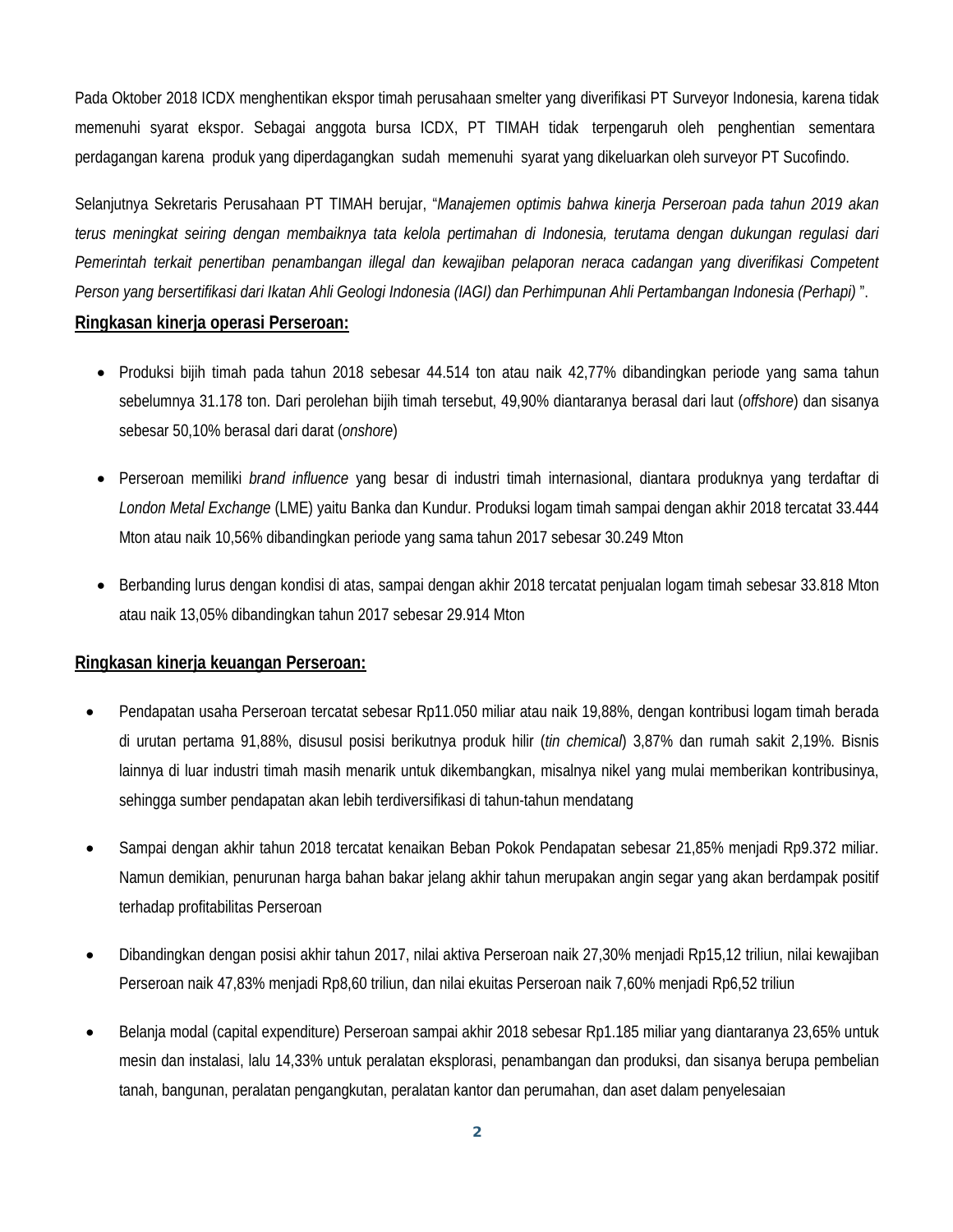| PT TIMAH Tbk dan Anak Perusahaan<br>Ikhtisar Unjuk Kerja per tanggal 31 Desember 2018 dan 2017 |           |           |          |  |  |
|------------------------------------------------------------------------------------------------|-----------|-----------|----------|--|--|
|                                                                                                | 2018<br>a | 2017<br>b | %<br>a:b |  |  |
| Produksi bijih timah - ton                                                                     |           |           |          |  |  |
| - Darat                                                                                        | 22,300    | 13,272    | 168%     |  |  |
| - Laut                                                                                         | 22,213    | 17,906    | 124%     |  |  |
| Total                                                                                          | 44,514    | 31,178    | 143%     |  |  |
| Produksi logam - Mton                                                                          | 33,444    | 30,249    | 111%     |  |  |
| Penjualan                                                                                      |           |           |          |  |  |
| Penjualan logam timah - Mton                                                                   | 33,818    | 29,914    | 113%     |  |  |
| Persediaan                                                                                     |           |           |          |  |  |
| - Bijih - ton                                                                                  | 6,026     | 870       | 693%     |  |  |
| - Barang dalam Proses - ton                                                                    | 13,076    | 10,241    | 128%     |  |  |
| - Logam - Mton                                                                                 | 2,587     | 2,791     | 93%      |  |  |
| - Tin Solder - Mton                                                                            |           |           | $0\%$    |  |  |
| Parameter kinerja                                                                              |           |           |          |  |  |
| Kurs akhir periode - Rp / US\$                                                                 | 14,481    | 13,548    | 107%     |  |  |
| Kurs rata-rata - Rp / US\$                                                                     | 14,354    | 13,401    | 107%     |  |  |
| Harga rata-rata - US\$/Mton                                                                    | 20,205    | 20,429    | 99%      |  |  |
| Harga Pokok Produksi Logam - US\$/Mton                                                         | 15,249    | 16,653    | 92%      |  |  |
| Harga Pokok Usaha - US\$/Mton Timah                                                            | 18,160    | 18,845    | 96%      |  |  |
| Harga Pokok Usaha (Kas) - US\$/Mton                                                            | 16,986    | 17,558    | 97%      |  |  |
| Margin per ton - US\$                                                                          | 2,045     | 1,584     | 129%     |  |  |

Г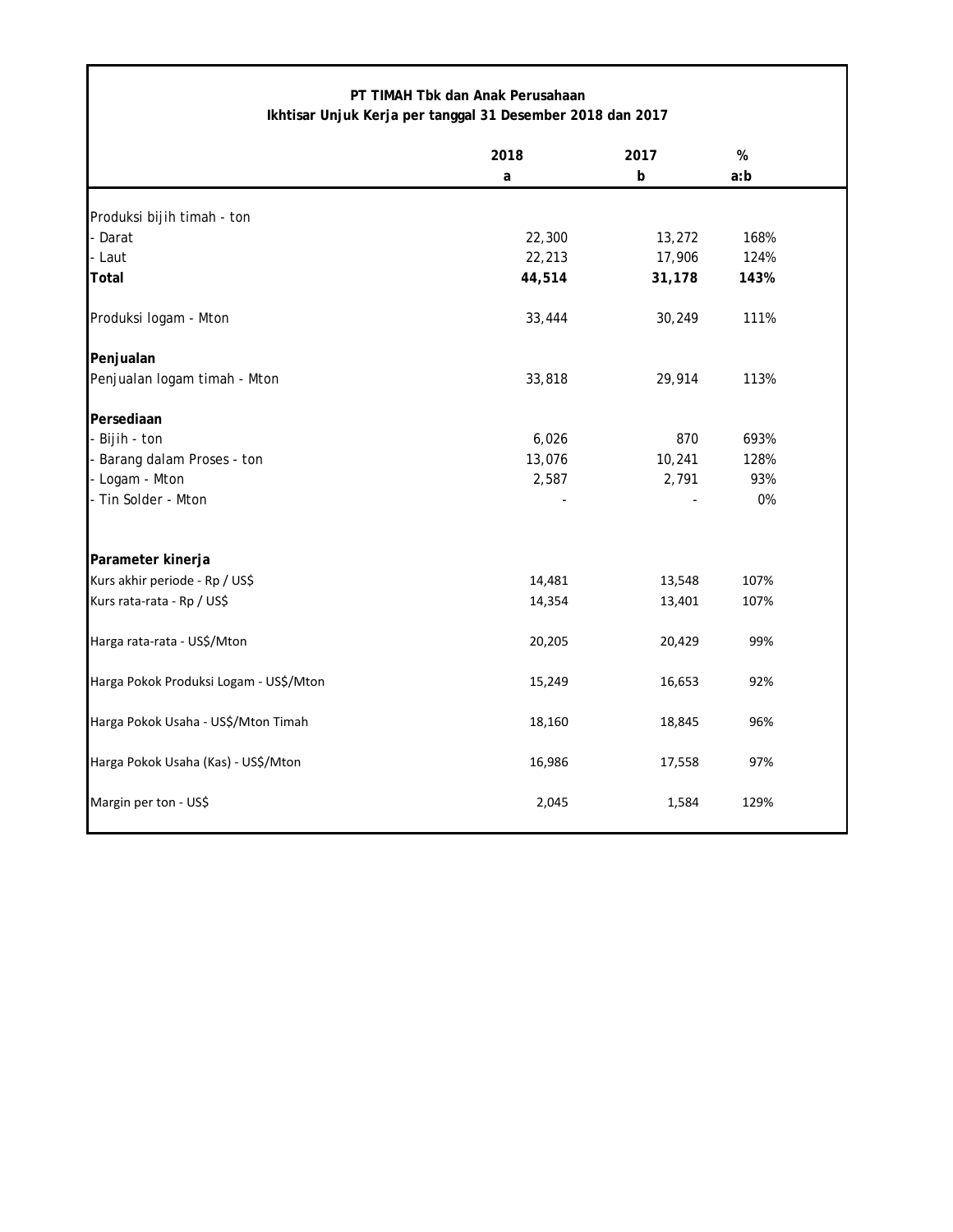#### **Lampiran 1/1** *Schedule*

#### **LAPORAN POSISI KEUANGAN KONSOLIDASIAN 31 DESEMBER 2018 DAN 2017**

nilai nominal dan data saham)

(Dinyatakan dalam jutaan Rupiah, kecuali

#### *CONSOLIDATED STATEMENTS OF FINANCIAL POSITION AS AT 31 DECEMBER 2018 AND 2017 (Expressed in millions of Rupiah, except for*

*par value and share data)*

| Catatan/ |                                      |                                                                                                                              |                                                                                           |
|----------|--------------------------------------|------------------------------------------------------------------------------------------------------------------------------|-------------------------------------------------------------------------------------------|
|          |                                      |                                                                                                                              |                                                                                           |
|          |                                      |                                                                                                                              | <b>ASSETS</b>                                                                             |
|          |                                      |                                                                                                                              | <b>CURRENT ASSETS</b>                                                                     |
| 4,34a    | 784,610                              | 1,357,490                                                                                                                    | Cash and cash equivalents                                                                 |
|          |                                      |                                                                                                                              | Trade receivables                                                                         |
| 5        | 1,973,760                            | 1,477,845                                                                                                                    | third parties -                                                                           |
|          |                                      |                                                                                                                              | Other receivables                                                                         |
|          |                                      |                                                                                                                              | current portion -                                                                         |
| 6        | 25,138                               | 21,890                                                                                                                       | third parties -                                                                           |
| 6,34c    | 18,381                               | 14,333                                                                                                                       | related parties -                                                                         |
|          |                                      |                                                                                                                              | Inventories                                                                               |
| 7        | 4,262,190                            | 2,509,488                                                                                                                    | current portion -                                                                         |
|          |                                      |                                                                                                                              | Real estate assets                                                                        |
| 13       | 60,683                               | 15,791                                                                                                                       | current portion -                                                                         |
|          |                                      |                                                                                                                              | Prepaid taxes                                                                             |
| 8a       | 1,368,437                            | 902,210                                                                                                                      | current portion -                                                                         |
|          | 1,657                                | 1,657                                                                                                                        | Other financial assets                                                                    |
|          |                                      |                                                                                                                              | Other assets                                                                              |
| 9        | 396,597                              | 344,498                                                                                                                      | current portion -                                                                         |
|          |                                      |                                                                                                                              | Assets classified as                                                                      |
| 10a      | 312,834                              | 351,764                                                                                                                      | held for sale                                                                             |
|          | 9,204,287                            | 6,996,966                                                                                                                    | <b>Total current assets</b>                                                               |
|          |                                      |                                                                                                                              | <b>NON-CURRENT ASSETS</b>                                                                 |
|          |                                      |                                                                                                                              |                                                                                           |
|          |                                      |                                                                                                                              | Restricted cash                                                                           |
|          |                                      |                                                                                                                              | Other receivables                                                                         |
|          |                                      |                                                                                                                              | non-current portion -                                                                     |
| 6        |                                      |                                                                                                                              | third parties -                                                                           |
|          |                                      |                                                                                                                              | related parties -                                                                         |
|          |                                      |                                                                                                                              | Inventories                                                                               |
| 7        |                                      |                                                                                                                              | non-current portion -                                                                     |
| 11       |                                      |                                                                                                                              | Investment in associates                                                                  |
| 12       |                                      | 2,462,393                                                                                                                    | <b>Fixed assets</b>                                                                       |
|          |                                      |                                                                                                                              | Real estate assets                                                                        |
|          |                                      | 75,109                                                                                                                       | non-current portion -                                                                     |
| 14       |                                      |                                                                                                                              | Investment properties                                                                     |
| 15       |                                      |                                                                                                                              | <b>Mining properties</b>                                                                  |
|          |                                      |                                                                                                                              | Prepaid taxes                                                                             |
| 8a       |                                      |                                                                                                                              | non-current portion -                                                                     |
| 8d       |                                      | 181,902                                                                                                                      | Deferred tax assets                                                                       |
|          |                                      |                                                                                                                              | Other assets                                                                              |
| 9        | 231,441                              | <u>123,157</u>                                                                                                               | non-current portion -                                                                     |
|          | 5,913,661                            | 4,879,343                                                                                                                    | <b>Total non-current assets</b>                                                           |
|          | 15,117,948                           | 11,876,309                                                                                                                   | <b>TOTAL ASSETS</b>                                                                       |
|          | <b>Notes</b><br>4,34b<br>6,34c<br>13 | 2018<br>43,109<br>3,048<br>74,812<br>646,250<br>153,111<br>3,085,182<br>34,923<br>1,121,267<br>242,220<br>110,465<br>167,833 | 2017<br>31,050<br>10,957<br>90,460<br>479,439<br>145,841<br>912,679<br>165,661<br>200,695 |

*The accompanying notes to these consolidated financial statements form an integral part of these consolidated financial statements*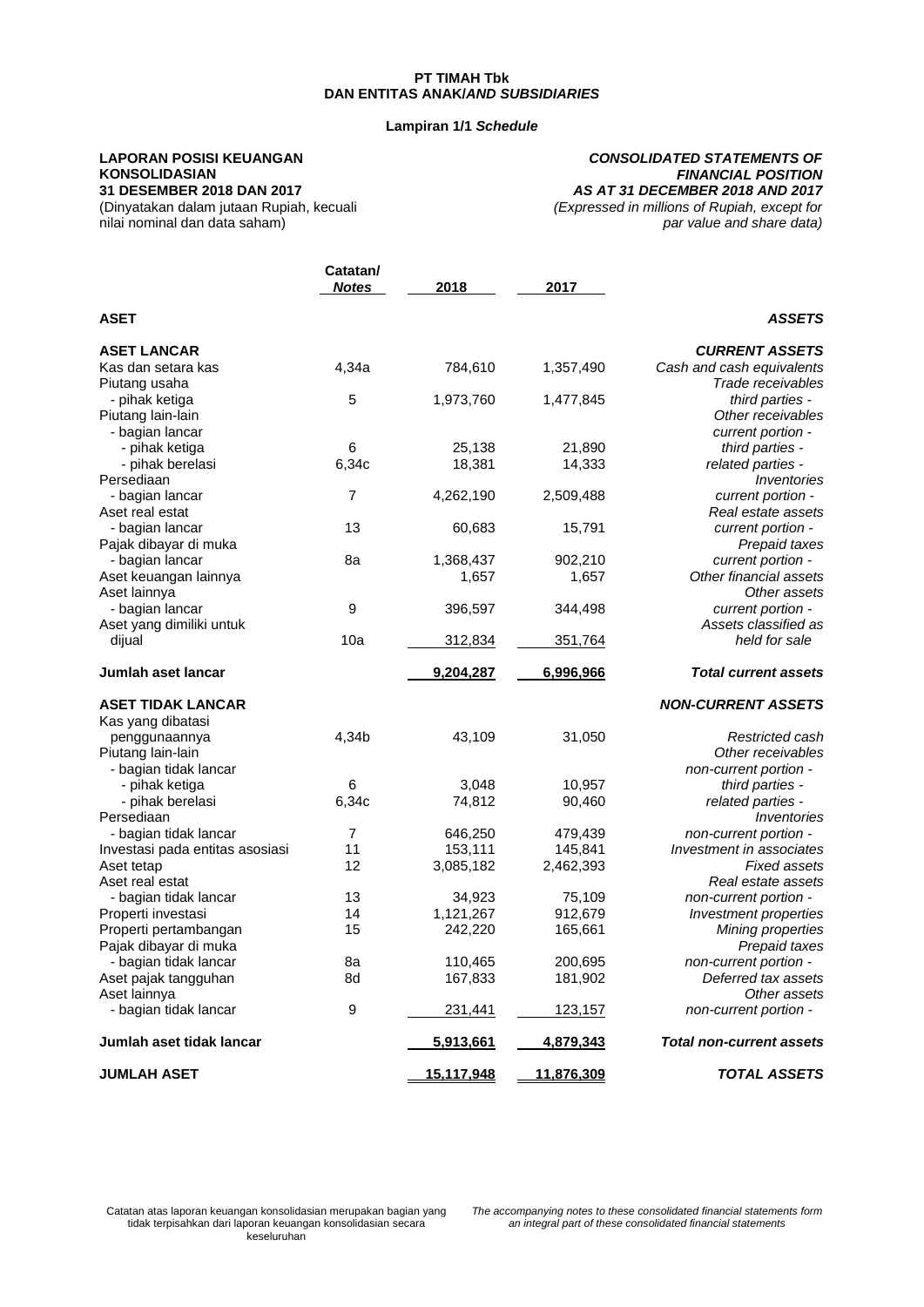#### **Lampiran 1/2** *Schedule*

**Catatan/**

#### **LAPORAN POSISI KEUANGAN KONSOLIDASIAN 31 DESEMBER 2018 DAN 2017**

*CONSOLIDATED STATEMENTS OF FINANCIAL POSITION AS AT 31 DECEMBER 2018 AND 2017 (Expressed in millions of Rupiah, except for par value and share data)*

(Dinyatakan dalam jutaan Rupiah, kecuali nilai nominal dan data saham)

|                                  | <b>Notes</b>    | 2018             | 2017      |                                      |
|----------------------------------|-----------------|------------------|-----------|--------------------------------------|
| <b>LIABILITAS</b>                |                 |                  |           | <b>LIABILITIES</b>                   |
| <b>LIABILITAS JANGKA PENDEK</b>  |                 |                  |           | <b>CURRENT LIABILITIES</b>           |
| Utang usaha                      | 17              | 974,801          | 733,424   | Trade payables                       |
| Utang bank jangka pendek         | 16              | 4,644,041        | 2,191,848 | Short-term bank loans                |
| Utang dividen                    | 32              | 643              | 643       | Dividends payable                    |
| Utang pajak                      | 8b              | 77,699           | 66,515    | Taxes payable                        |
| Imbalan kerja jangka pendek      |                 | 90,295           | 93,216    | Short-term employee benefits         |
| Beban akrual                     | 18              | 124,492          | 91,137    | Accrued expenses                     |
| Provisi biaya rehabilitasi       |                 |                  |           | Provision for environmental          |
| lingkungan                       |                 |                  |           | rehabilitation cost                  |
| - bagian jangka pendek           | 19              | 18,088           | 22,870    | current portion -                    |
| Liabilitas jangka pendek         |                 |                  |           |                                      |
| lainnya                          | 21              | 109,235          | 107,525   | Other current liabilities            |
| Liabilitas yang terkait          |                 |                  |           | Liabilities directly                 |
| langsung dengan aset             |                 |                  |           | associated with assets               |
| yang dimiliki untuk dijual       | 10 <sub>b</sub> | 136,957          | 95,348    | classified as held for sale          |
| Jumlah liabilitas jangka pendek  |                 | 6,176,251        | 3,402,526 | <b>Total current liabilities</b>     |
| <b>LIABILITAS JANGKA PANJANG</b> |                 |                  |           | <b>NON-CURRENT LIABILITIES</b>       |
| Provisi biaya rehabilitasi       |                 |                  |           | Provision for environmental          |
| lingkungan                       |                 |                  |           | rehabilitation cost                  |
| - bagian jangka panjang          | 19              | 270,512          | 260,348   | non-current portion -                |
| Utang obligasi dan sukuk ijarah  | 20              | 1,500,000        | 1,500,000 | Bonds and sukuk ijarah payable       |
| Kewajiban imbalan                |                 |                  |           | Post-employment                      |
| pascakerja                       | 33              | 649,304          | 651,942   | benefits obligation                  |
| Jumlah liabilitas jangka panjang |                 | <u>2,419,816</u> | 2,412,290 | <b>Total non-current liabilities</b> |
| <b>JUMLAH LIABILITAS</b>         |                 | 8,596,067        | 5,814,816 | <b>TOTAL LIABILITIES</b>             |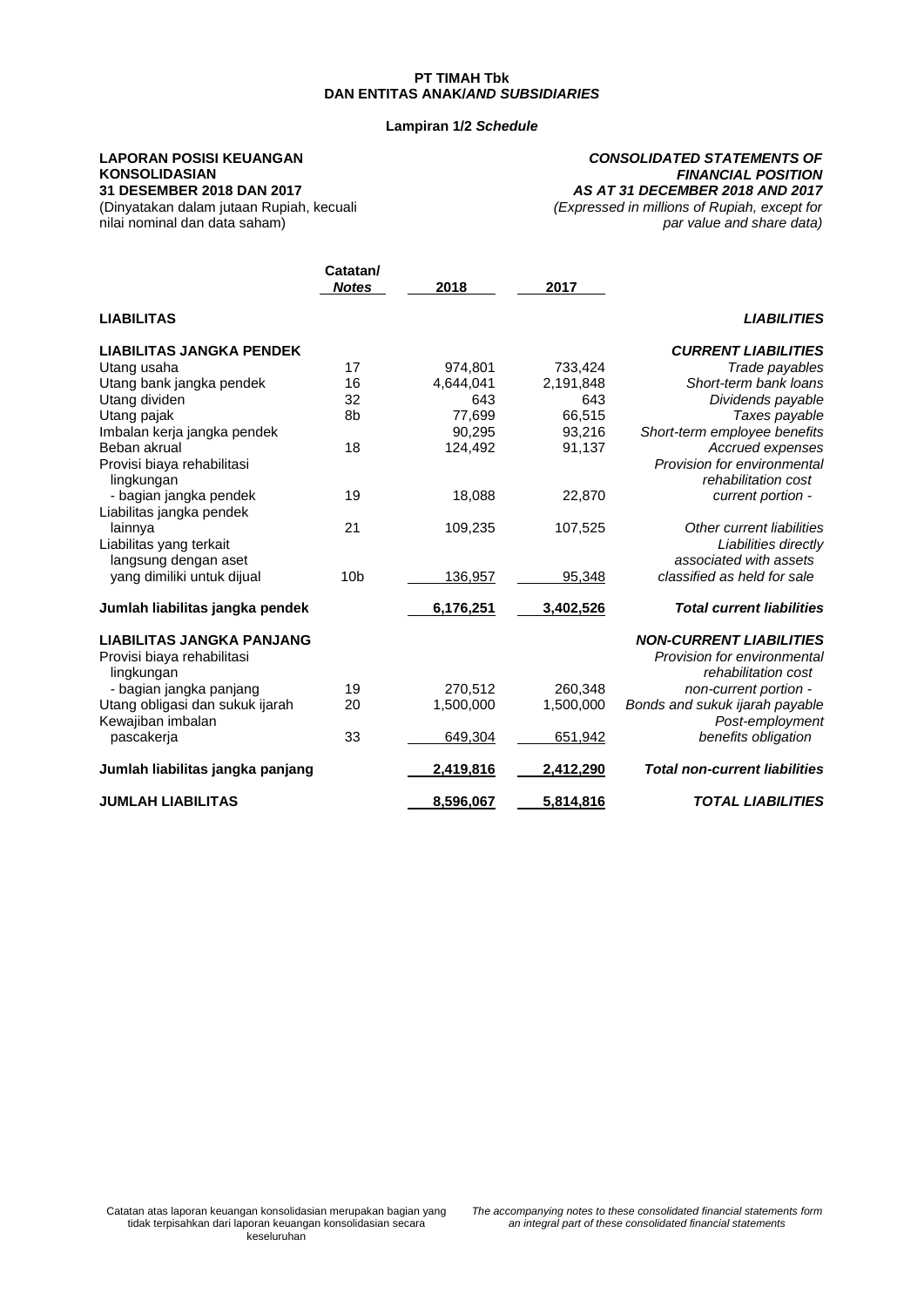#### **Lampiran 1/3** *Schedule*

# **LAPORAN POSISI KEUANGAN KONSOLIDASIAN**

**31 DESEMBER 2018 DAN 2017** (Dinyatakan dalam jutaan Rupiah, kecuali nilai nominal dan data saham)

#### *CONSOLIDATED STATEMENTS OF FINANCIAL POSITION AS AT 31 DECEMBER 2018 AND 2017 (Expressed in millions of Rupiah, except for par value and share data)*

**Catatan/** *Notes* **2018 2017 EKUITAS** *EQUITY* Modal saham - modal dasar *Share capital - authorised* 1 lembar saham Seri A *1 A Class share and* dan 9.999.999.999 lembar *9,999,999,999 B Class* saham Seri B; ditempatkan *shares; issued and fully* dan disetor penuh 1 lembar<br>saham Seri A dan and 7,447,753,454<br>**B Class shares per 31** 7.447.753.454 lembar saham *B Class shares per 31* Seri B per 31 Desember 2018 *December 2018 and 2017* dan 2017 dengan nilai *barahan para 123 dengan 172.388* meminal persaham Rp50 dengan aras *arahan 172.388* dengan aras *arahan Rp50* dengan aras *arahan aras 372.388* dengan aras *arahan arahan arahan arahan arahan arahan* nominal per saham Rp50 **23** 372,388 372,388 *Rp50 per share*<br>Tambahan modal disetor 24 55 55 *Additional paid-in capita* Tambahan modal disetor 24 55 55 *Additional paid-in capital* Extained earnings<br>- Retained earnings<br>- appropriated *and*<br>- All 379,948 - dicadangkan 5,206,531 4,879,948 *appropriated -* - belum dicadangkan 967,834 938,904 *unappropriated -* Kerugian komprehensif lainnya (25,117) (130,002) *Other comprehensive loss* **Total ekuitas yang dapat** *Total equity* **diatribusikan kepada** *attributable to* **pemilik entitas induk 6,521,691 6,061,293** *owners of the parent entity* **Kepentingan nonpengendali** 22 **190 200** *Non-controlling interest* **JUMLAH EKUITAS 6,521,881 6,061,493** *TOTAL EQUITY* **JUMLAH LIABILITAS** *TOTAL LIABILITIES* **DAN EKUITAS** 

Catatan atas laporan keuangan konsolidasian merupakan bagian yang tidak terpisahkan dari laporan keuangan konsolidasian secara keseluruhan

*The accompanying notes to these consolidated financial statements form an integral part of these consolidated financial statements*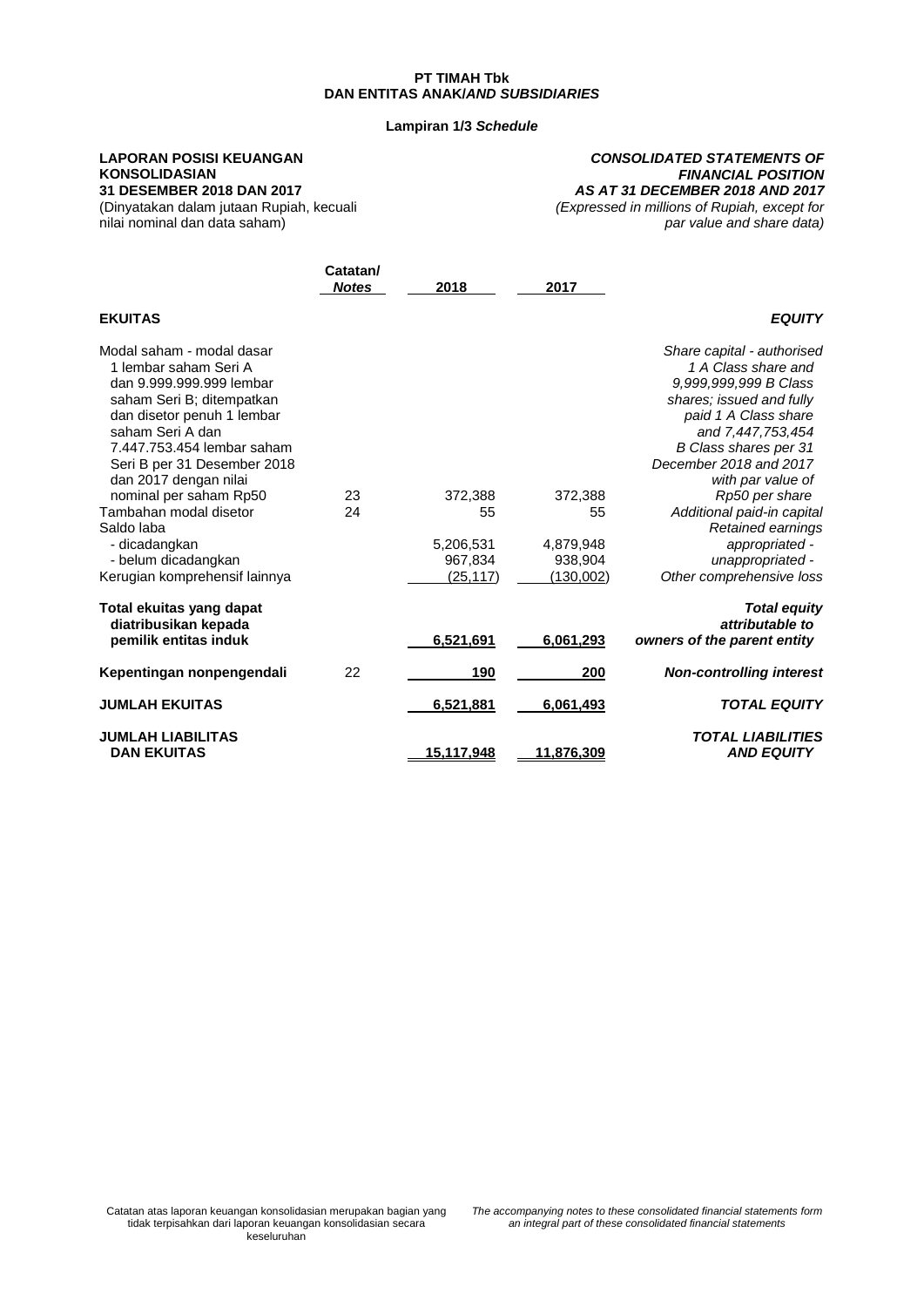#### **Lampiran 2/1** *Schedule*

# **LAPORAN LABA RUGI DAN PENGHASILAN KOMPREHENSIF LAIN KONSOLIDASIAN UNTUK TAHUN - TAHUN YANG BERAKHIR 31 DESEMBER 2018 DAN 2017**

(Dinyatakan dalam jutaan Rupiah, kecuali laba bersih per saham)

**Catatan/**

*CONSOLIDATED STATEMENTS OF PROFIT OR LOSS AND OTHER COMPREHENSIVE INCOME FOR THE YEARS ENDED 31 DECEMBER 2018 AND 2017 (Expressed in millions of Rupiah, except*

*earnings per share)*

|                                                      | <b>Notes</b> | 2018        | 2017        |                                                          |
|------------------------------------------------------|--------------|-------------|-------------|----------------------------------------------------------|
| Operasi yang dilanjutkan                             |              |             |             | <b>Continuing operations</b>                             |
| Pendapatan usaha                                     | 25           | 11,049,946  | 9,217,160   | <b>Revenue</b>                                           |
| Beban pokok pendapatan                               | 26           | (9,372,416) | (7,691,597) | <b>Cost of revenue</b>                                   |
| Laba bruto                                           |              | 1,677,530   | 1,525,563   | <b>Gross profit</b>                                      |
|                                                      |              |             |             | General and administration                               |
| Beban umum dan administrasi                          | 27           | (820, 899)  | (710, 853)  | expenses                                                 |
| Beban penjualan                                      | 28           | (109, 809)  | (83, 754)   | Selling expenses                                         |
| Keuntungan atas revaluasi                            |              |             |             | Gain from revaluation of                                 |
| properti investasi                                   | 14           | 208,588     | 105,081     | investment properties                                    |
| Pendapatan lain-lain, neto                           | 30           | 68,671      | 44.315      | Other income, net                                        |
| Beban keuangan                                       | 29           | (304, 641)  | (200, 412)  | Finance costs                                            |
| Pendapatan keuangan                                  |              | 38,919      | 24.646      | Finance income                                           |
| Bagian atas laba neto                                |              |             |             | Share in net income of                                   |
| entitas asosiasi                                     | 11           | 8,123       | 11,625      | associates                                               |
| Laba sebelum pajak penghasilan                       |              | 766,482     | 716,211     | Profit before income tax                                 |
| Beban pajak penghasilan                              | 8c           | (191, 669)  | (207, 297)  | Income tax expense                                       |
| Laba tahun berjalan<br>dari operasi yang dilanjutkan |              | 574,813     | 508,914     | <b>Profit for the year from</b><br>continuing operations |
| Operasi yang dihentikan                              |              |             |             | <b>Discontinued operations</b>                           |
| Rugi tahun berjalan dari<br>operasi yang dihentikan  | 10d          | (43, 464)   | (6, 497)    | Loss for the year from<br>discontinued operations        |
| Laba tahun berjalan                                  |              | 531,349     | 502,417     | <b>Profit for the year</b>                               |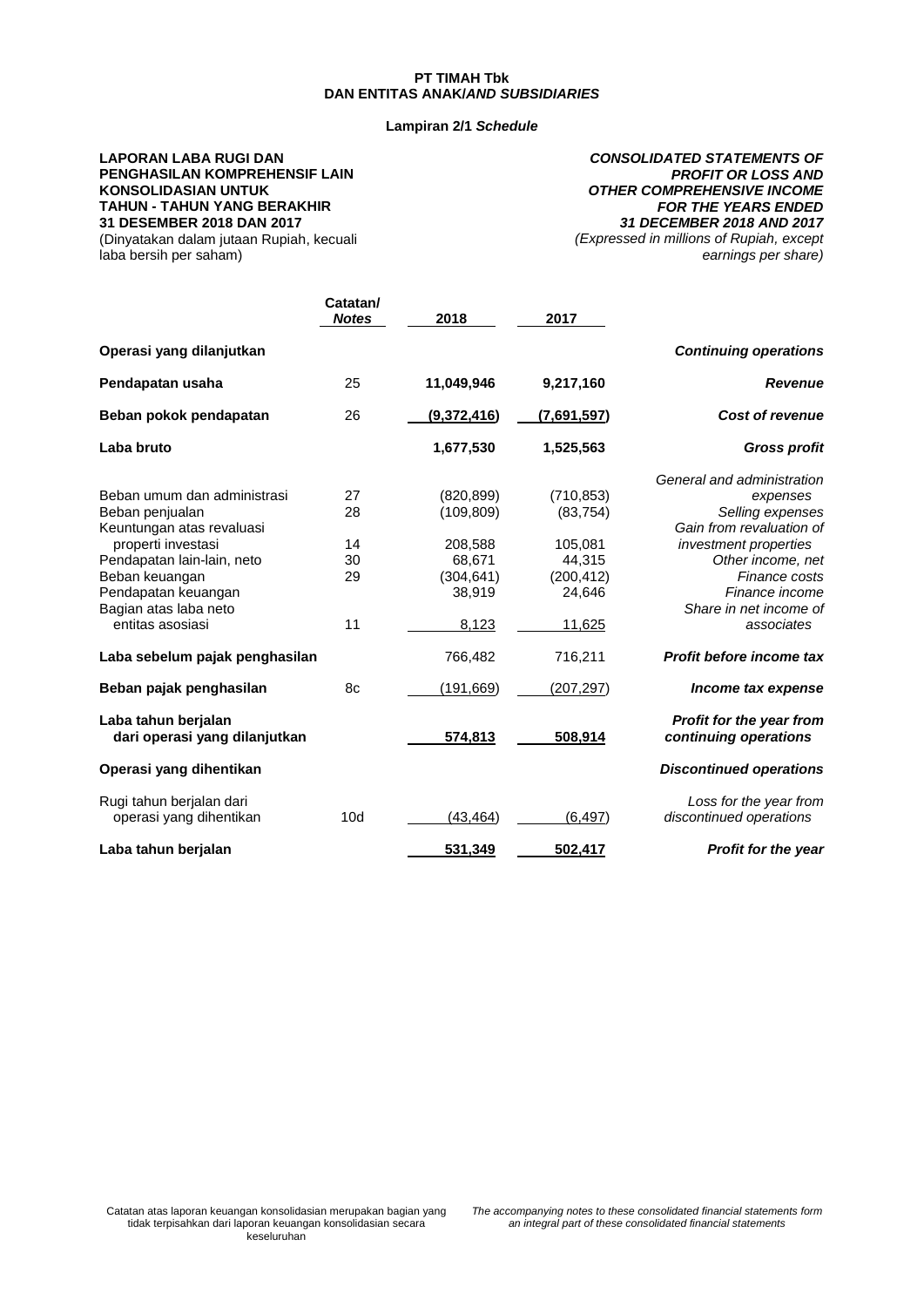## **Lampiran 2/2** *Schedule*

# **LAPORAN LABA RUGI DAN PENGHASILAN KOMPREHENSIF LAIN KONSOLIDASIAN UNTUK TAHUN - TAHUN YANG BERAKHIR 31 DESEMBER 2018 DAN 2017**

(Dinyatakan dalam jutaan Rupiah, kecuali laba bersih per saham)

*CONSOLIDATED STATEMENTS OF PROFIT OR LOSS AND OTHER COMPREHENSIVE INCOME FOR THE YEARS ENDED 31 DECEMBER 2018 AND 2017 (Expressed in millions of Rupiah, except earnings per share)*

|                                                                                                         | Catatan/<br>Notes | 2018            | 2017            |                                                                                                           |
|---------------------------------------------------------------------------------------------------------|-------------------|-----------------|-----------------|-----------------------------------------------------------------------------------------------------------|
| Penghasilan komprehensif lain                                                                           |                   |                 |                 | Other comprehensive income                                                                                |
| Pos-pos yang tidak akan<br>direklasifikasi ke laba rugi<br>Pengukuran kembali kewajiban                 |                   |                 |                 | Items that will not be<br>reclassified to profit or loss<br>Remeasurement of employee                     |
| imbalan kerja<br>Bagian pendapatan komprehensif<br>lain dari entitas asosiasi,                          | 33                | 107,699         | (30, 432)       | benefits obligation<br>Share of other<br>comprehensive income of                                          |
| setelah pajak                                                                                           | 11                | 938             | (1,018)         | associates, net of tax                                                                                    |
| Pos-pos yang nantinya dapat<br>direklasifikasi ke laba rugi                                             |                   |                 |                 | Items that may<br>be subsequently<br>reclassified to profit or loss<br>Exchange rate differences          |
| Selisih kurs karena penjabaran<br>laporan keuangan<br>Bagian pendapatan komprehensif                    |                   | 6,697           | (2,490)         | due to financial<br>statements translation<br>Share of other                                              |
| lain dari entitas asosiasi,<br>setelah pajak                                                            | 11                | (1,791)         | 5,593           | comprehensive income of<br>associates, net of tax                                                         |
|                                                                                                         |                   | 113,543         | (28, 347)       | Related income tax                                                                                        |
| (Beban)/manfaat<br>pajak penghasilan terkait                                                            |                   | (8,658)         | 9,288           | (expense)/benefit                                                                                         |
| Jumlah laba komprehensif<br>tahun berjalan                                                              |                   | 636,234         | 483,358         | <b>Total comprehensive</b><br>income for the year                                                         |
| Laba tahun berjalan yang<br>diatribusikan kepada:<br>Pemilik entitas induk<br>Kepentingan nonpengendali | 22                | 531,359<br>(10) | 502,430<br>(13) | <b>Profit for the year</b><br>attributable to:<br>Owners of the parent entity<br>Non-controlling interest |
|                                                                                                         |                   | 531,349         | 502,417         |                                                                                                           |
| Laba komprehensif<br>tahun berjalan yang<br>diatribusikan kepada:                                       |                   |                 |                 | <b>Comprehensive income</b><br>for the year<br>attributable to:                                           |
| Pemilik entitas induk<br>Kepentingan nonpengendali                                                      | 22                | 636,244<br>(10) | 483,371<br>(13) | Owners of the parent entity<br>Non-controlling interest                                                   |
|                                                                                                         |                   | <u>636,234</u>  | <u>483,358</u>  |                                                                                                           |
| Laba bersih per saham<br>dasar/dilusian dari:<br>Operasi yang dilanjutkan                               | 31                | 77              | 68              | <b>Basic/diluted earnings</b><br>per share from:<br>Continuing operations                                 |
| Operasi yang dihentikan                                                                                 | 31                | (6)             | (1)             | <b>Discontinued operations</b>                                                                            |
|                                                                                                         |                   | 71              | 67              |                                                                                                           |

Catatan atas laporan keuangan konsolidasian merupakan bagian yang tidak terpisahkan dari laporan keuangan konsolidasian secara keseluruhan

*The accompanying notes to these consolidated financial statements form an integral part of these consolidated financial statements*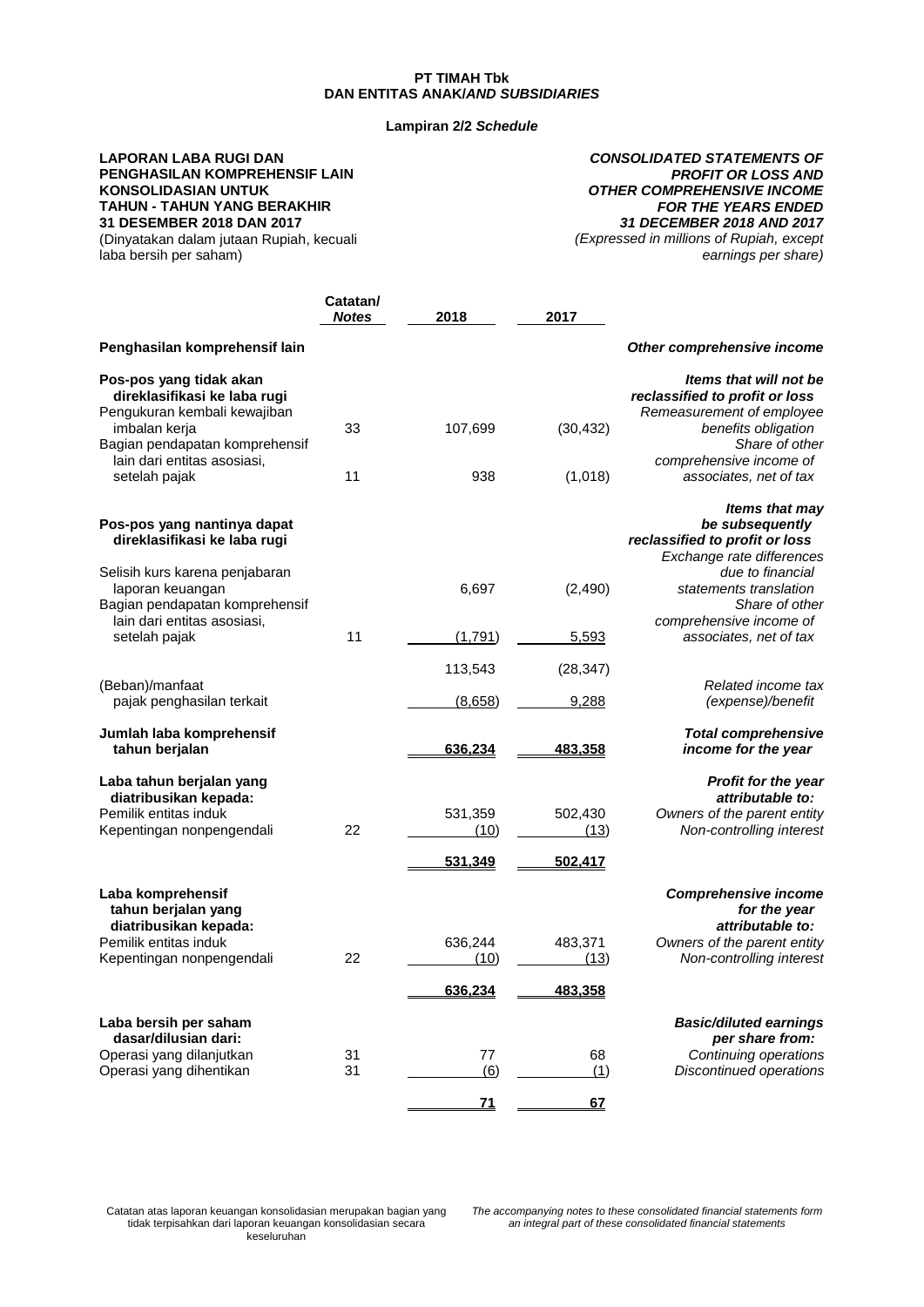#### **Lampiran 4** *Schedule*

#### **LAPORAN ARUS KAS KONSOLIDASIAN UNTUK TAHUN - TAHUN YANG BERAKHIR 31 DESEMBER 2018 DAN 2017** (Dinyatakan dalam jutaan Rupiah)

#### *CONSOLIDATED STATEMENTS OF CASH FLOWS FOR THE YEARS ENDED 31 DECEMBER 2018 AND 2017 (Expressed in millions of Rupiah)*

|                                                                 | 2018                | 2017                |                                                                   |
|-----------------------------------------------------------------|---------------------|---------------------|-------------------------------------------------------------------|
| <b>ARUS KAS DARI AKTIVITAS</b>                                  |                     |                     | <b>CASH FLOWS FROM</b>                                            |
| <b>OPERASI</b>                                                  |                     |                     | <b>OPERATING ACTIVITIES</b>                                       |
| Penerimaan dari pelanggan                                       | 10,553,468          | 8,558,175           | Receipts from customers                                           |
| Pembayaran kas kepada:                                          |                     |                     | Cash payments to:                                                 |
| - Pemasok                                                       | (9,592,082)         | (6,650,113)         | Suppliers -                                                       |
| - Karyawan                                                      | (1,238,416)         | (1,088,260)         | Employees -                                                       |
| Restitusi pajak                                                 | 138,930             | 206,729             | Tax restitution                                                   |
| Penerimaan dari pendapatan keuangan<br>Pembayaran iuran pensiun | 38,919<br>(72, 745) | 24,646<br>(43, 813) | Receipts from finance income<br>Payments of pension contributions |
| Pembayaran pajak dan royalti                                    | (1,072,987)         | (1,080,481)         | Payments of taxes and royalties                                   |
| Pembayaran dividen                                              | (175, 846)          | (75, 550)           | Payments of dividends                                             |
| Arus kas bersih yang digunakan                                  |                     |                     | <b>Net cash flows used</b>                                        |
| untuk aktivitas operasi                                         | (1,420,759)         | (148, 667)          | in operating activities                                           |
| <b>ARUS KAS DARI AKTIVITAS</b>                                  |                     |                     | <b>CASH FLOWS FROM</b>                                            |
| <b>INVESTASI</b>                                                |                     |                     | <b>INVESTING ACTIVITIES</b>                                       |
| Pembelian aset tetap                                            | (1, 167, 128)       | (779, 812)          | Purchase of fixed assets                                          |
| Pembayaran atas penambahan                                      |                     |                     | Payment for addition of                                           |
| properti pertambangan                                           | (86, 935)           | (22,610)            | mining properties                                                 |
| Arus kas keluar bersih dari<br>akuisisi entitas asosiasi        |                     |                     | Net cash outflows on                                              |
|                                                                 |                     | (3,750)             | acquisition of associate                                          |
| Arus kas bersih yang digunakan                                  |                     |                     | Net cash flows used in                                            |
| untuk aktivitas investasi                                       | (1,254,063)         | (806, 172)          | investing activities                                              |
| <b>ARUS KAS DARI AKTIVITAS</b>                                  |                     |                     | <b>CASH FLOWS FROM</b>                                            |
| <b>PENDANAAN</b>                                                |                     |                     | <b>FINANCING ACTIVITIES</b>                                       |
| Pembayaran pinjaman bank                                        | (769, 985)          | (1,762,733)         | Payments of bank loans                                            |
| Penerimaan dari pinjaman bank                                   | 3,174,007           | 2,217,926           | Proceeds from bank loans                                          |
| Penerimaan dari utang obligasi dan<br>sukuk ijarah              |                     | 1,500,000           | Proceeds from bonds and<br>sukuk ijarah payable                   |
| Pembayaran bunga                                                | (322, 911)          | (200, 412)          | Interest payment                                                  |
|                                                                 |                     |                     |                                                                   |
| Arus kas bersih yang diperoleh dari<br>aktivitas pendanaan      | 2,081,111           | 1,754,781           | Net cash flows provided from<br>financing activities              |
|                                                                 |                     |                     |                                                                   |
| (PENURUNAN)/KENAIKAN BERSIH                                     |                     |                     | <b>NET (DECREASE)/INCREASE</b><br><b>IN CASH AND</b>              |
| <b>KAS DAN SETARA KAS</b>                                       | (593, 711)          | 799,942             | <b>CASH EQUIVALENTS</b>                                           |
|                                                                 |                     |                     | <b>CASH AND CASH</b>                                              |
| <b>KAS DAN SETARA KAS PADA</b>                                  |                     |                     | <b>EQUIVALENTS AT THE</b>                                         |
| <b>AWAL TAHUN</b>                                               | 1,357,490           | 563,804             | <b>BEGINNING OF THE YEAR</b>                                      |
| Direklasifikasi ke dimiliki untuk dijual                        | 5,801               | (4,376)             | Reclassified to held for sale                                     |
|                                                                 |                     |                     | Effect of foreign exchange rate                                   |
| Pengaruh perubahan kurs valuta                                  |                     |                     | fluctuation on cash and                                           |
| asing atas kas dan setara kas                                   | 15,030              | (1,880)             | cash equivalents                                                  |
| <b>KAS DAN SETARA KAS PADA</b>                                  |                     |                     | <b>CASH AND CASH EQUIVALENTS</b>                                  |
| <b>AKHIR TAHUN</b>                                              | 784,610             | 1,357,490           | AT THE END OF THE YEAR                                            |

Catatan atas laporan keuangan konsolidasian merupakan bagian yang tidak terpisahkan dari laporan keuangan konsolidasian secara keseluruhan

*The accompanying notes to these consolidated financial statements form an integral part of these consolidated financial statements*